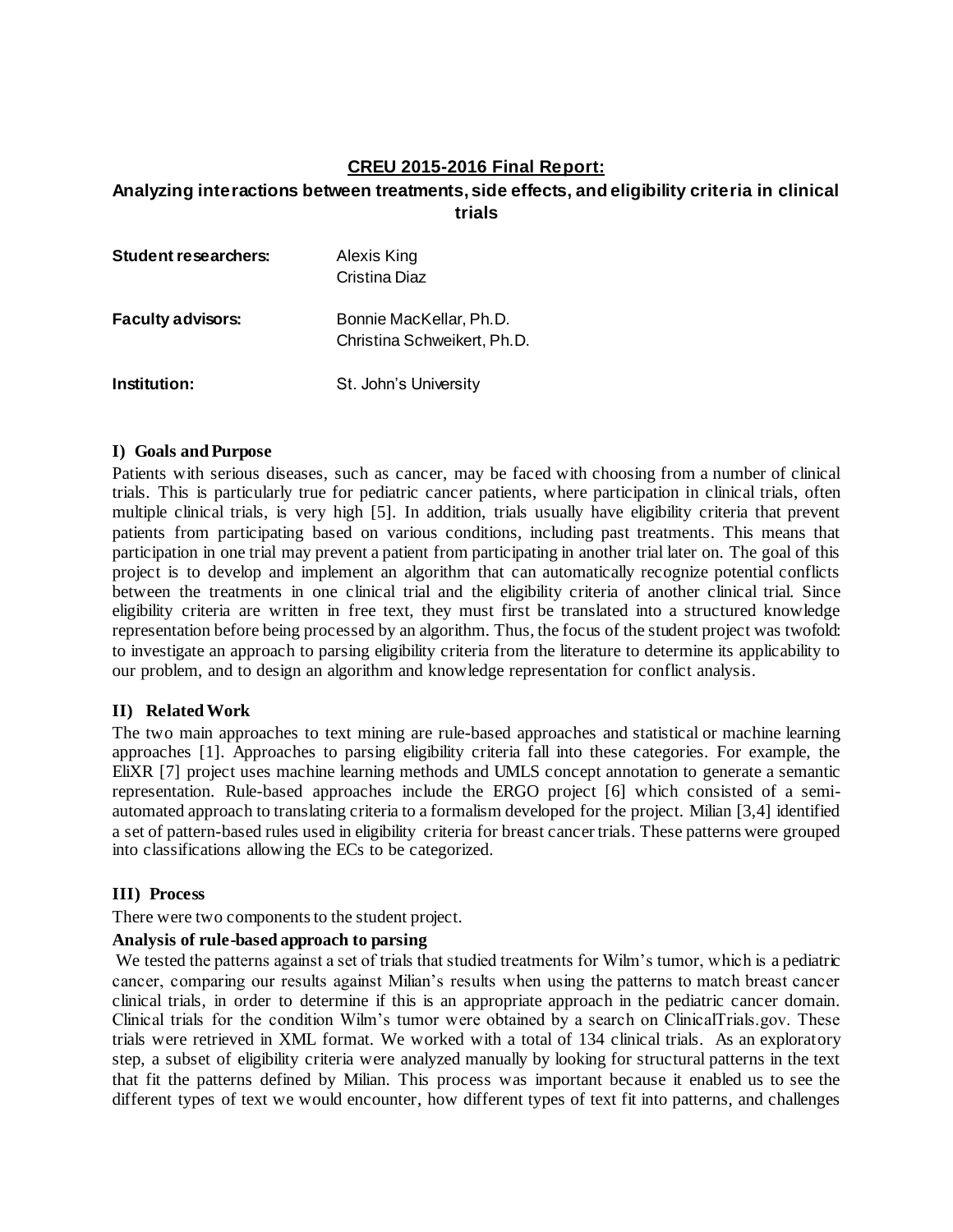that we would need to address in the implementation phase. For the automated process, the free text was preprocessed to separate criteria with common labels such as "AGE:", "DISEASE CHARACTERISTICS:", "INCLUSION CRITERIA:", "EXCLUSION CRITERIA:". Other basic preprocessing included separating sentences, bulleted and numbered lists. A RUTA script, in an UIMA pipeline [2], was developed to recognize the patterns in the eligibility text. The regular expressions for each pattern were implemented as rules in RUTA, which matched to text that fit these expressions.

### **Design and implementation of the analysis algorithm**

Conflicts between trials exist when a treatment administered in one trial is an exclusion criteria of another trial. To identify conflicts between trials, we developed an algorithm which compares the treatments and exclusion criteria of two trials by extracting the list of treatments and exclusion criteria from JSON files we created to represent each trial. These lists consist of UMLS concept identifiers which are associated with each unique treatment or effect. The algorithm compares each treatment identifier with each exclusion criteria identifier, and adds the identifier to a list of conflicting UMLS concepts when there is a match. This algorithm was implemented in Java.

### **IV) Results and Discussion**

We used the full set of Milian's patterns as the basis for the RUTA rules in order to analyze their applicability to a different medical doman (pediatric cancer), comparing results against Milian's results with breast cancer, which were published in [4]. We matched a total of 134 trials to Wilm's tumor eligibility criteria, in comparison with Milian's totals for breast cancer which came to a total of 3,905 trials. We analyzed fewer trials because there are not nearly as many Wilm's Tumor trials as breast cancer trials. The number of eligibility constraint sentences in our research counted to a total of 3,412, whereas Milian's final count is 111,334. Our percentage of matched eligibility criteria is 67%, compared to 71% of matched eligibility criteria in Milian's totals, indicating that the rules work as well in this domain.

We also compared results with more specificity using semantic dimensions attached to the rules. While the numbers are similar for both datasets, there are a few interesting differences. The *time independent status* dimension refers to whether a rule specifies that a condition must be present or absent. The percentage of patterns with this dimension that successfully match ECs is much higher for the Wilm's tumor trials than breast cancer (60% vs 46%). On the other hand, more patterns with the *medical content*  dimension matched ECs in breast cancer trials (22% vs 11%). This is not surprising since many of these rules are very specific to breast cancer. However, the results categorized by dimension are similar enough to indicate that these patterns serve as a valid basis for parsing eligibility constraints in the pediatric cancer domain.

With respect to the conflict algorithm, we were able to build JSON files which represented individual trials. The Java program that was developed can extract information from JSON files containing a clinical trial's data and parse it into the different objects that make up its structure. The conflict-finding algorithm can compare two trials and return a list of conflicting UMLS concepts. This code can be used to c ompute the number of conflicts between two trials. The conflicts between all pairs of trials in a set can be computed in order to generate a suggested ordering of trials to a patient.

## **V) Future Work**

The work on the pattern-based parsing of eligibility criteria will be the basis for automatically generating a knowledge representation suitable for the conflict algorithm. The automated classification of eligibility content in the set of Wilm's Tumor trials can also be applied to other pediatric cancers to get a broader perspective on the type of criteria in this domain. The conflict identification strategy will be embedded in a patient-focused web system to aid in searching for trials and making an informed decision of which trial to participate in first.